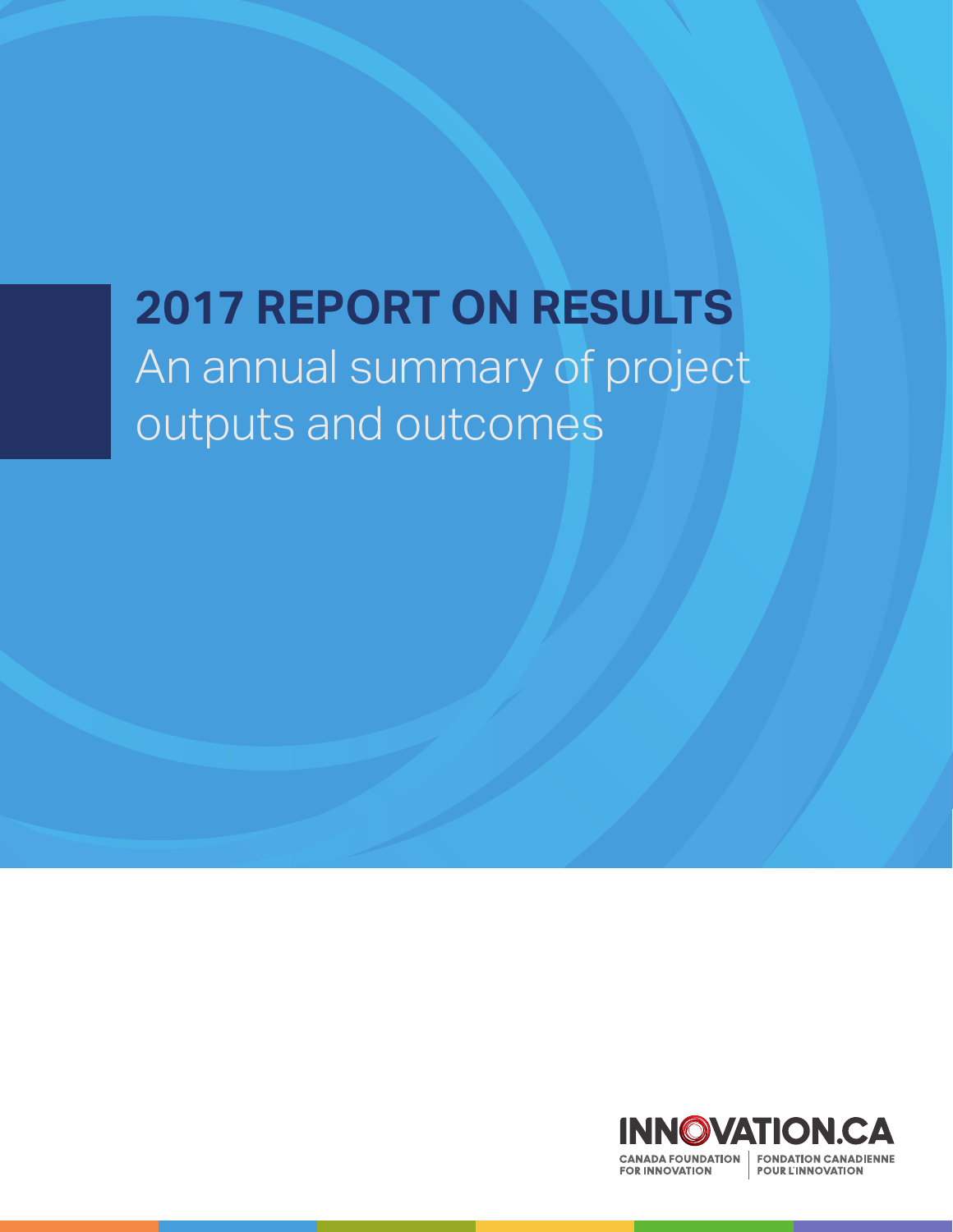#### **ABOUT THE CANADA FOUNDATION FOR INNOVATION**

Created by the Government of Canada in 1997, the Canada Foundation for Innovation (CFI) strives to build our nation's capacity to undertake world-class research and technology development to benefit Canadians.

The CFI's expected results are to enhance the capacity of institutions to:

- attract and retain the world's top research talent;
- train the next generation of researchers;
- enable researchers to undertake world-class research and technology development that lead to social, economic and environmental benefits for Canada; and
- support private-sector innovation and commercialization.

Since its creation, the CFI has committed more than \$7.7 billion in support of 10,081 projects at 148 research institutions in 71 municipalities across Canada (as of October 2017). For more information about the CFI, please visit **Innovation.ca**.

#### **THE REPORT ON RESULTS**

The purpose of the report on results is to provide a summary of the outputs and outcomes achieved through CFI-funded infrastructure as they relate to the overall objectives of the CFI, based on information provided through annual project progress reports (PPR). The PPR is an online questionnaire which is completed by the project leader and submitted by the host institution. Institutions are required to submit a PPR for each funded project by June 30 each year, for up to five years after the infrastructure becomes operational. The data collected pertains only to the past year (CFI fiscal year April 1 to March 31). Data is self-reported, and not independently verified.

For information on the composition of the 2017 PPR sample, see the Appendix.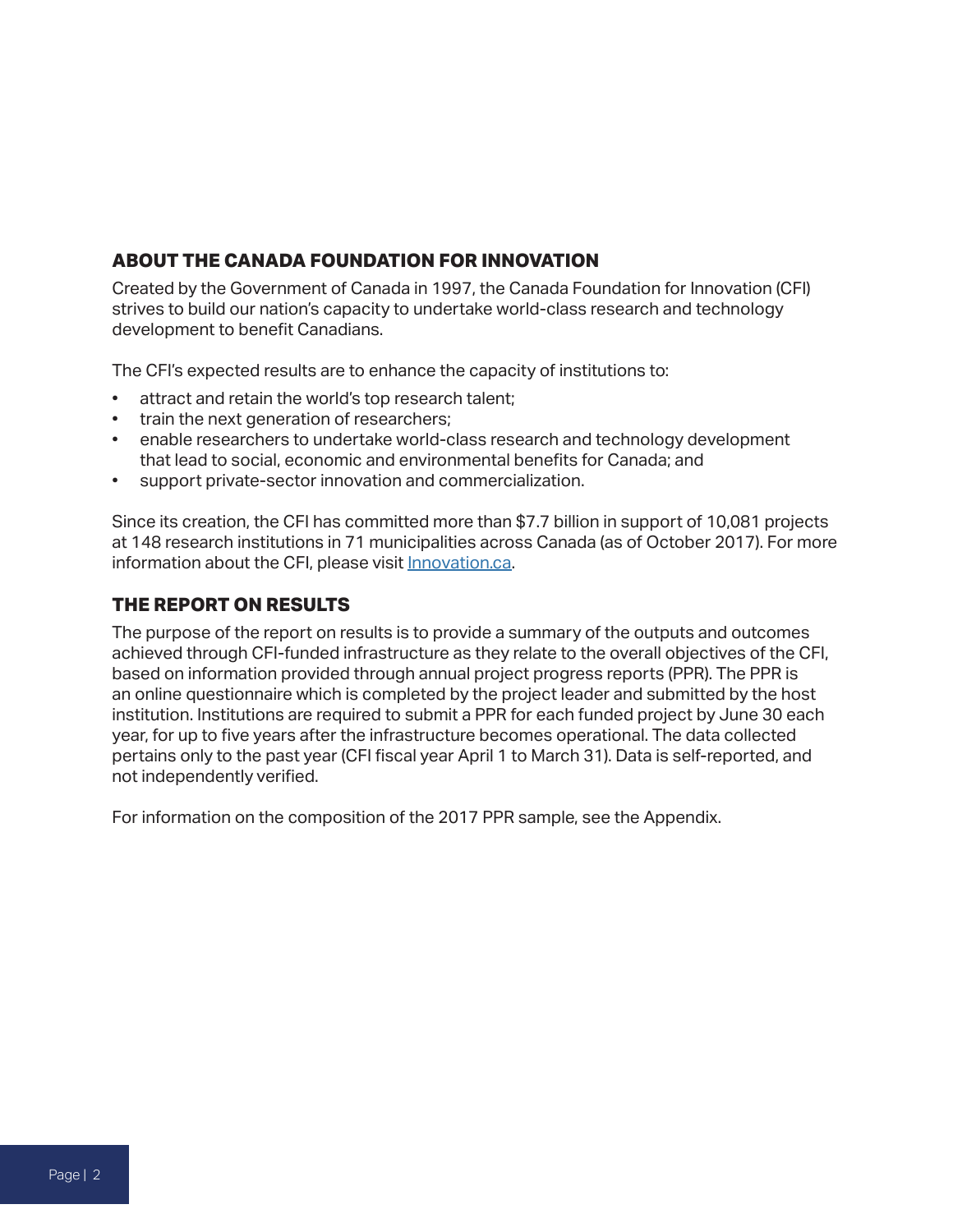# TABLE OF CONTENTS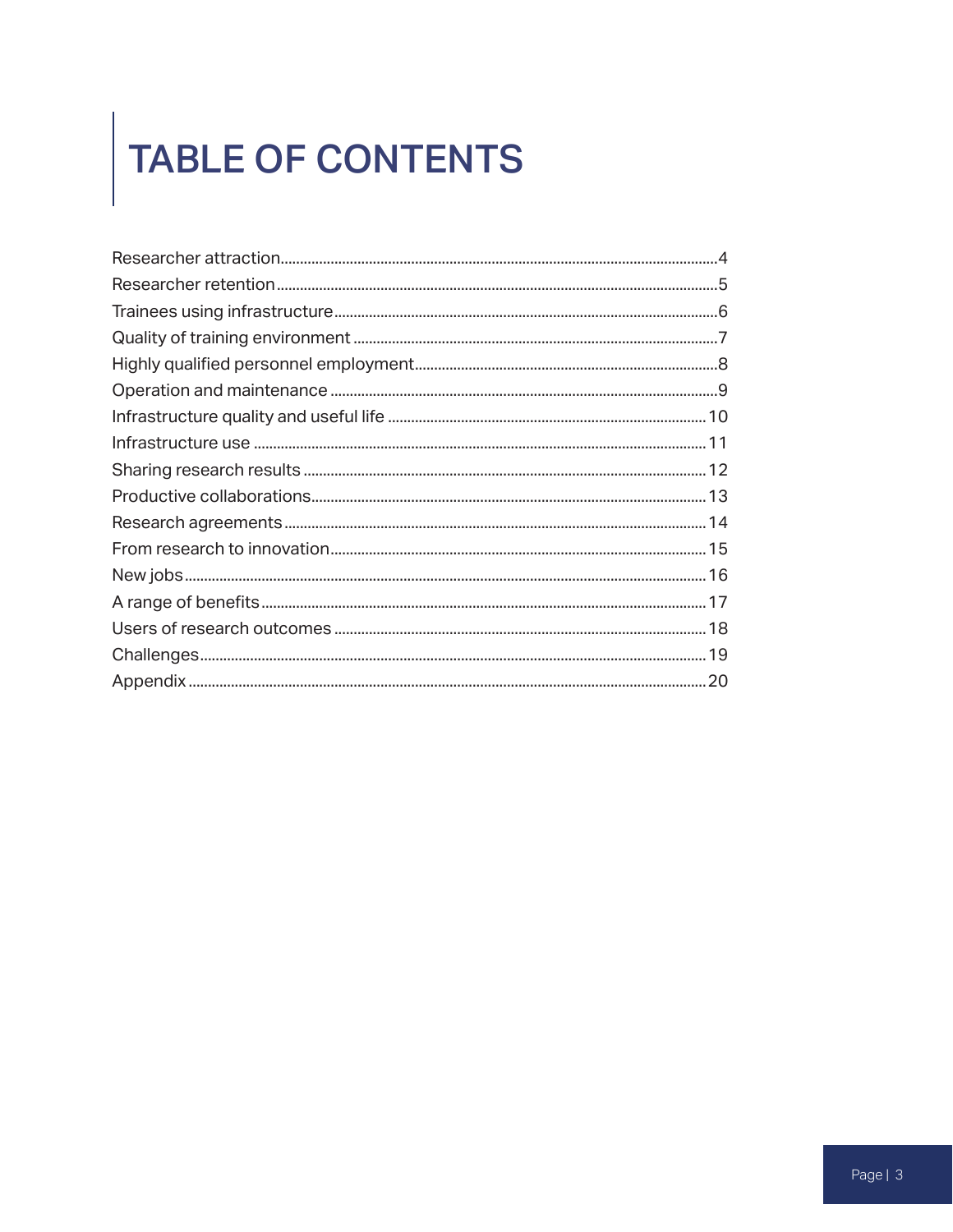#### <span id="page-3-0"></span>RESEARCHER ATTRACTION

Among the 188 newly recruited project leaders, 97% indicated that CFI-funded infrastructure positively influenced their decision to join their institution. Nearly 60% of new recruits (of Canadian or non-Canadian citizenship) were in foreign countries at the time of their hiring, suggesting that CFI-funded infrastructure **contributed to attracting international talent and internationally trained Canadian talent**. New recruits that were already in Canada (41%) came from all sectors but were predominantly from academia.

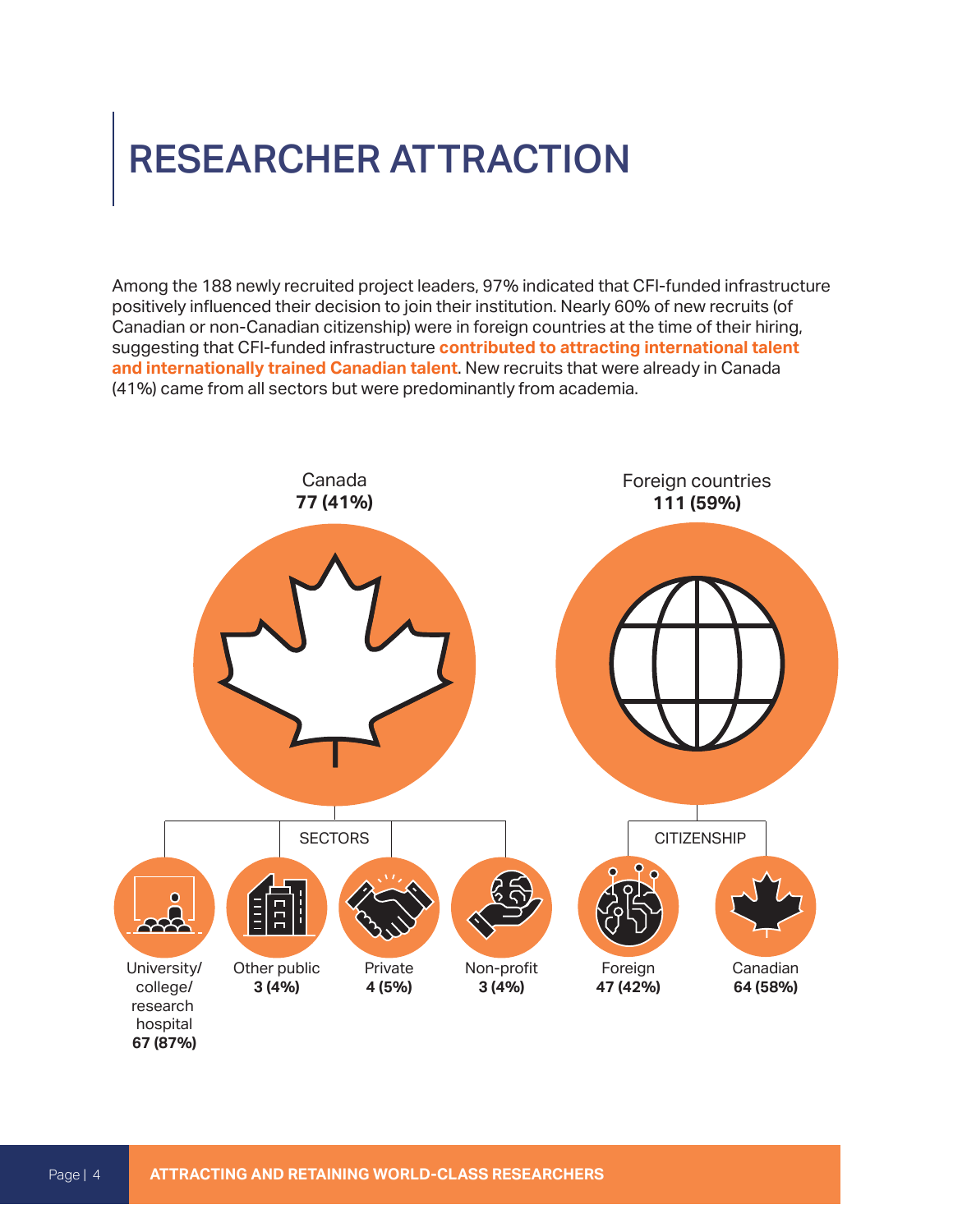#### <span id="page-4-0"></span>RESEARCHER RETENTION

95% of project leaders indicated that CFI-funded infrastructure **was important in their decision to remain at their institution**. Infrastructure funding helped retain researchers from all disciplines.



Very important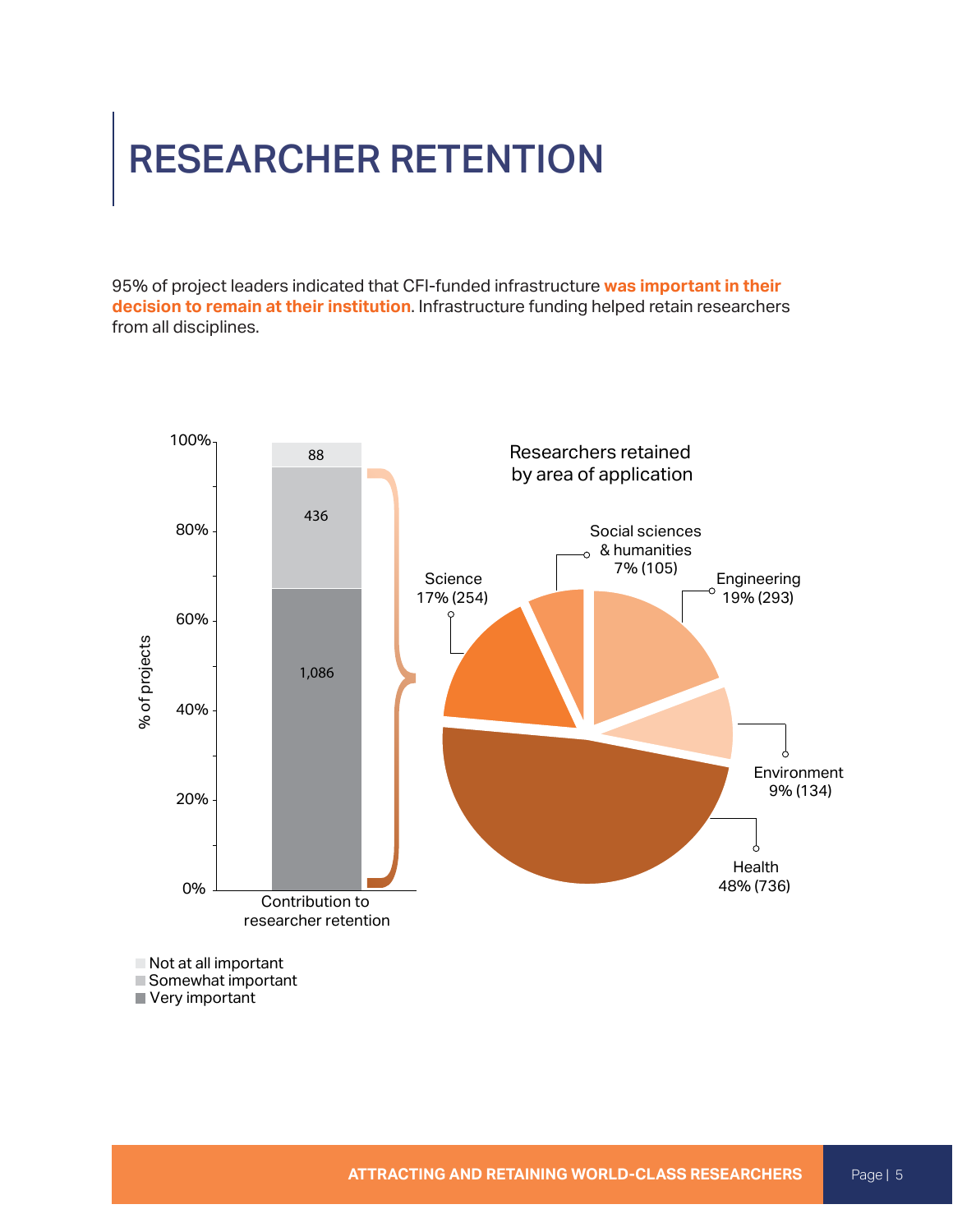#### <span id="page-5-0"></span>TRAINEES USING INFRASTRUCTURE

97% of project leaders reported that CFI-funded infrastructure **was a key resource for the next generation of researchers**.

25,701 postdoctoral fellows and higher education students had the opportunity to expand their research skills using CFI-funded infrastructure. Of those, 54% used the infrastructure for the first time in 2017.

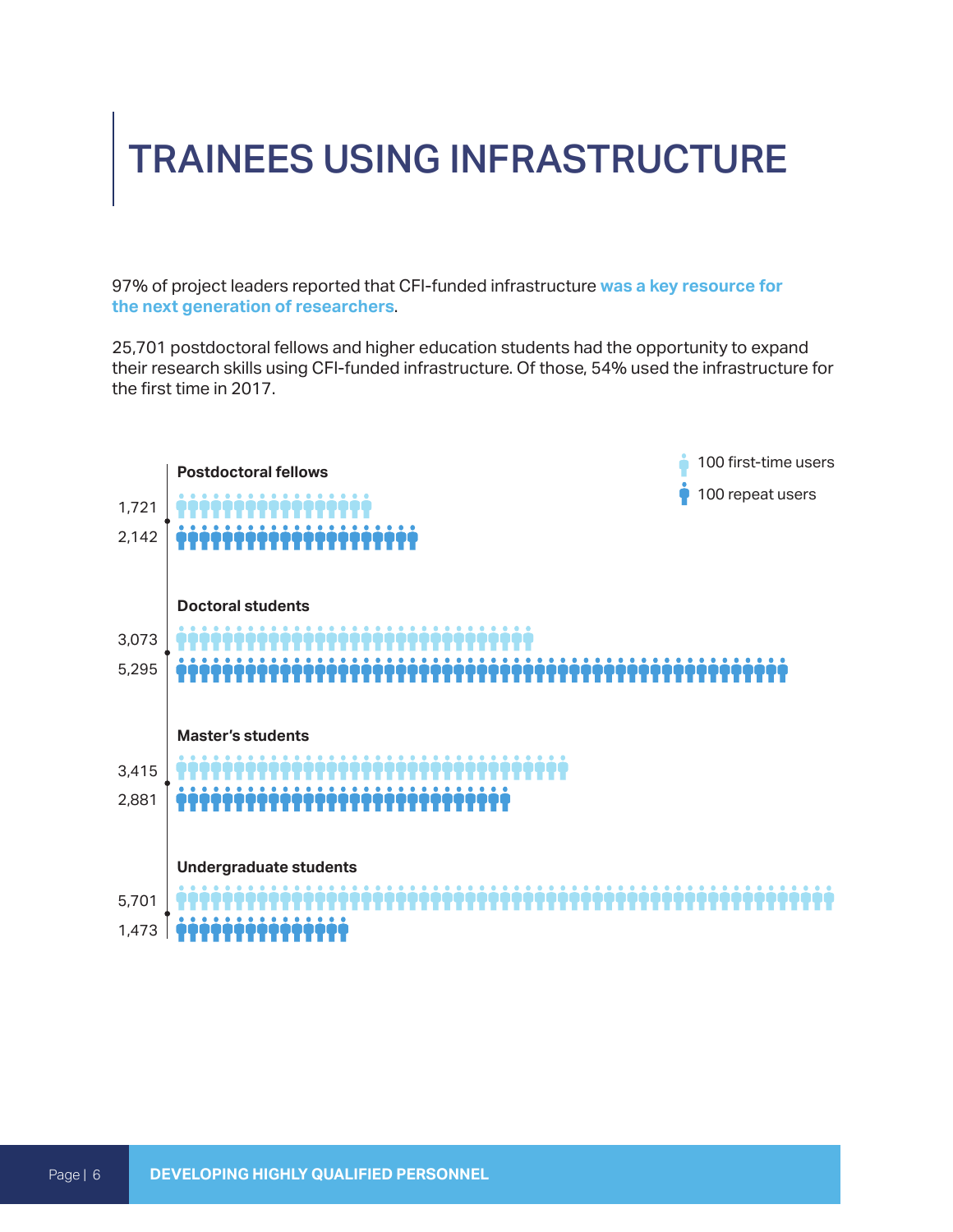## <span id="page-6-0"></span>QUALITY OF TRAINING ENVIRONMENT

93% of project leaders credited their CFI-funded infrastructure with **having a high or very high impact on the quality of the training environment**. The data is relatively consistent across all areas of application except social sciences and humanities where ratings are slightly lower.

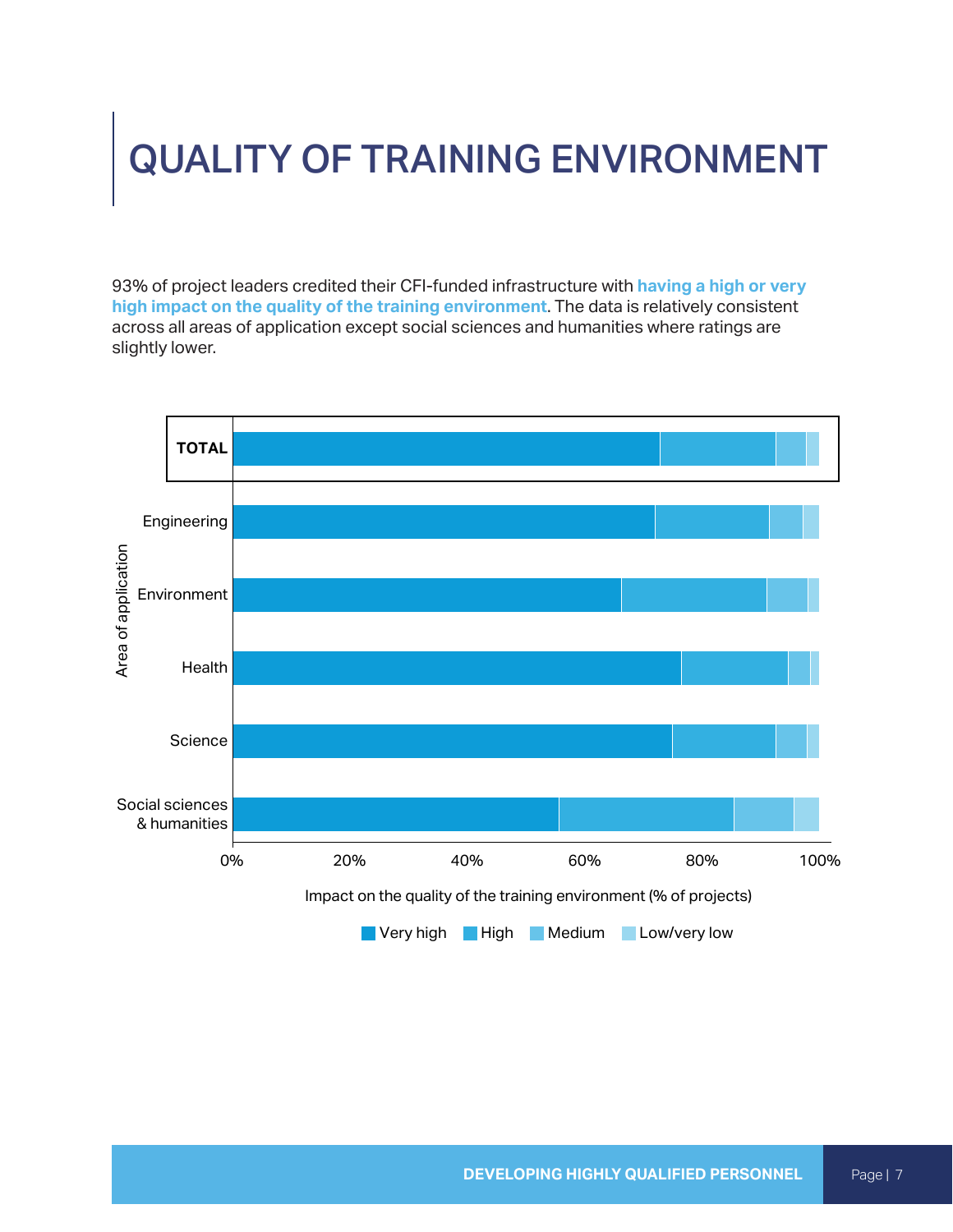#### <span id="page-7-0"></span>HIGHLY QUALIFIED PERSONNEL EMPLOYMENT

A total of 1,997 postdoctoral fellows and graduate students using the infrastructure last year completed their training and moved into the workforce. Among them, 80% (1,601) **secured employment in Canada**, the majority (58%) of whom joined the private sector.



Sector of employment in Canada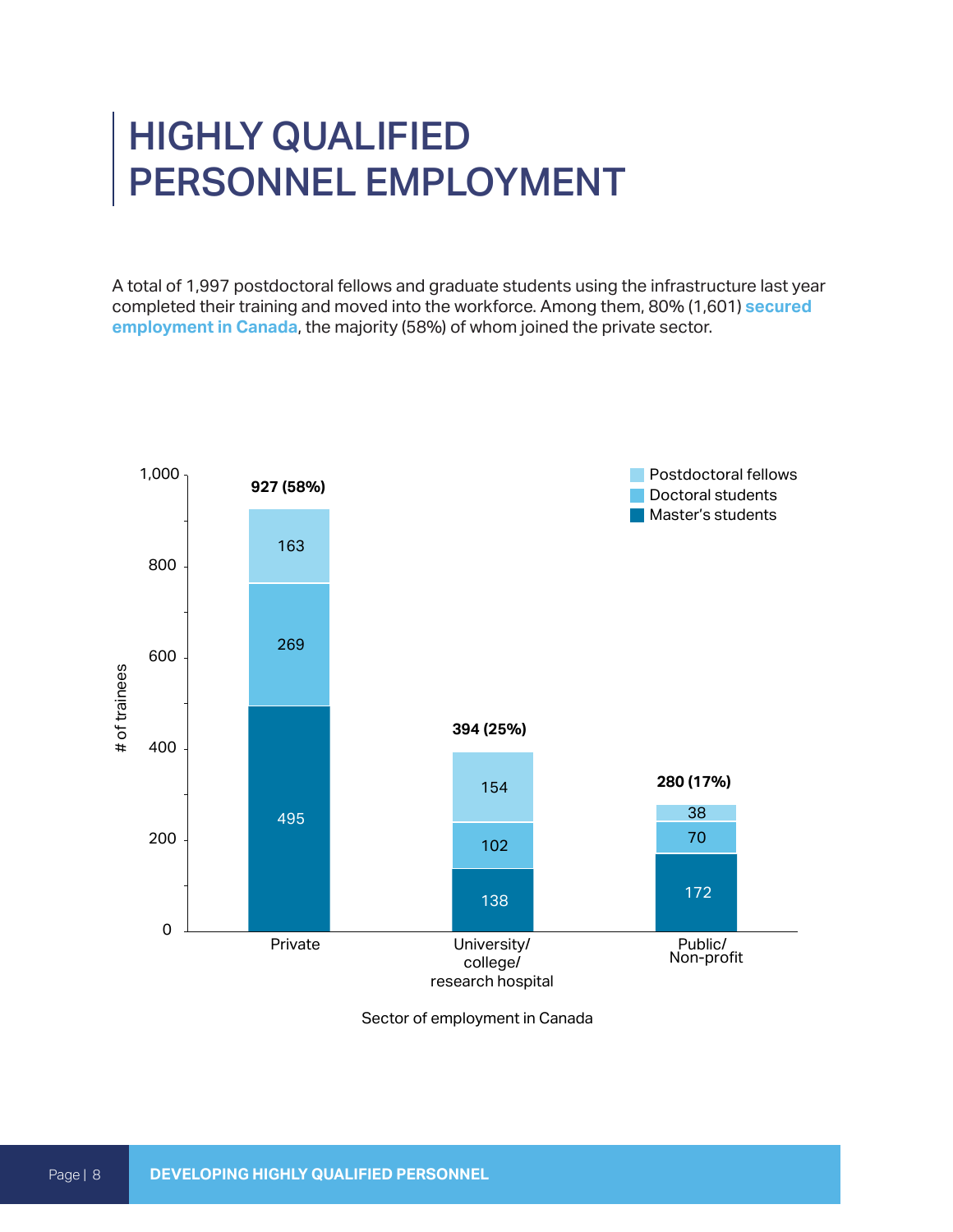#### <span id="page-8-0"></span>OPERATION AND MAINTENANCE

87% of project leaders reported that they **had both adequate financial and human resources** for the operation and maintenance of their CFI-funded infrastructure.

Diverse funding sources, including research contracts and user fees, contribute to the sustainability of the infrastructure.

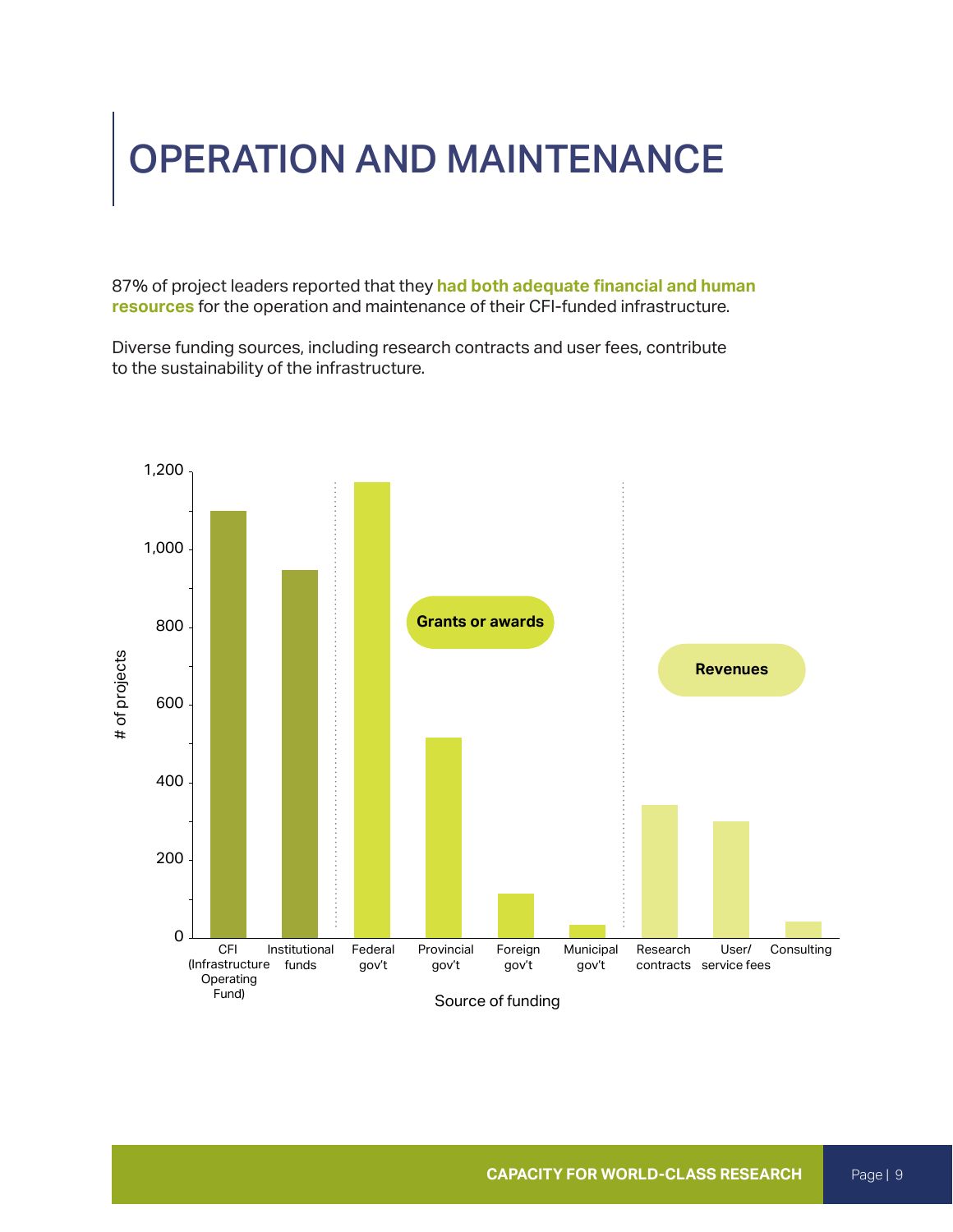#### <span id="page-9-0"></span>INFRASTRUCTURE QUALITY AND USEFUL LIFE

The quality of CFI-funded infrastructure was highly rated overall, with 88% of **highly specialized research equipment reported as state-of-the-art**.

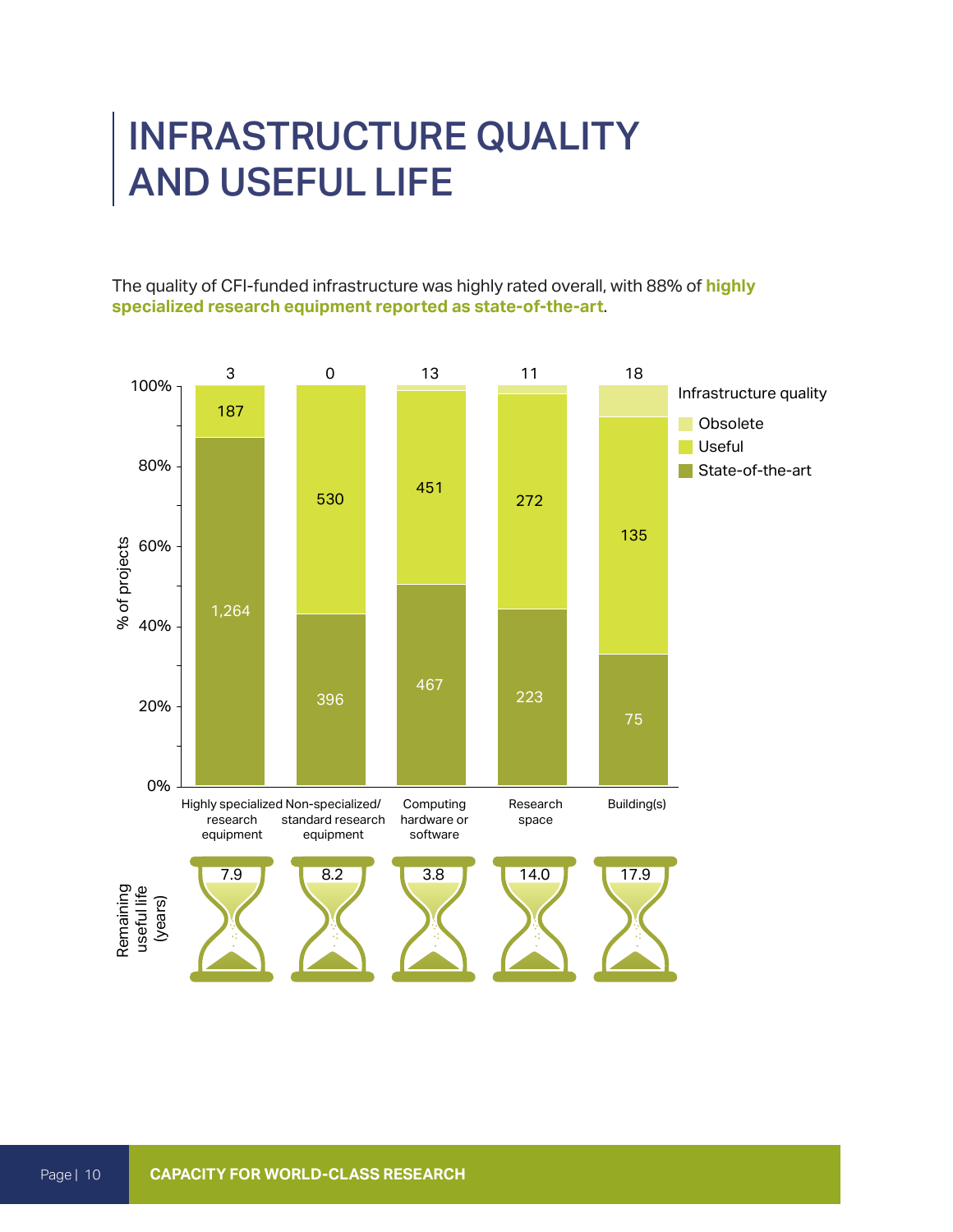#### <span id="page-10-0"></span>INFRASTRUCTURE USE

86% of project leaders reported that their **CFI-funded infrastructure was used to maximum capacity**. Overall, 17,540 researchers (excluding students, postdoctoral fellows and technical and professional personnel) advanced their research using CFI-funded infrastructure.

The majority of international infrastructure users were from the United States, the United Kingdom, France and Germany.

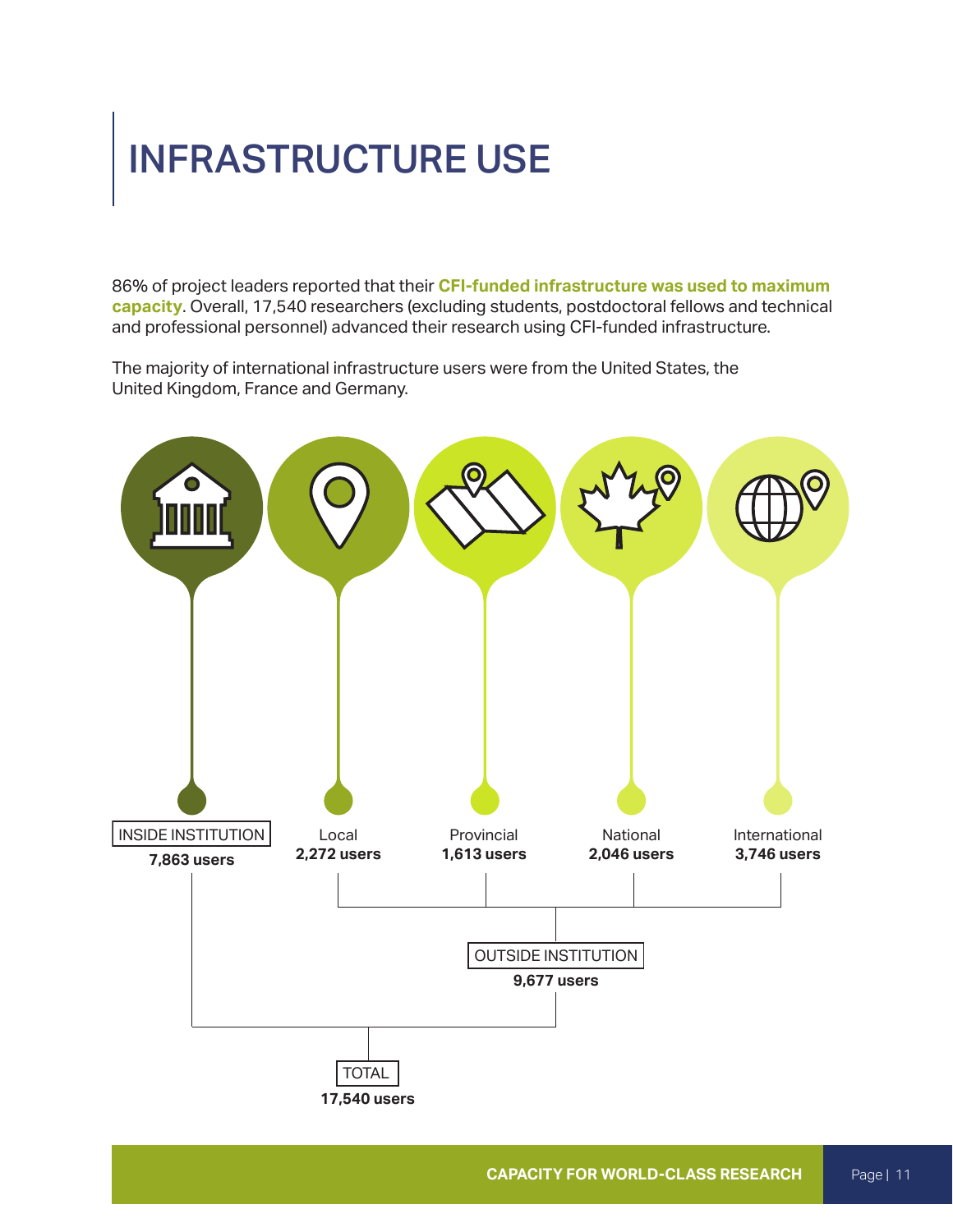#### <span id="page-11-0"></span>SHARING RESEARCH RESULTS

**Conference, symposium and workshop presentations are the most frequent type of research output** reported, closely followed by peer-reviewed publications. The proportion of projects reporting the various types of outputs varies little by reporting year except for peer-reviewed publications.

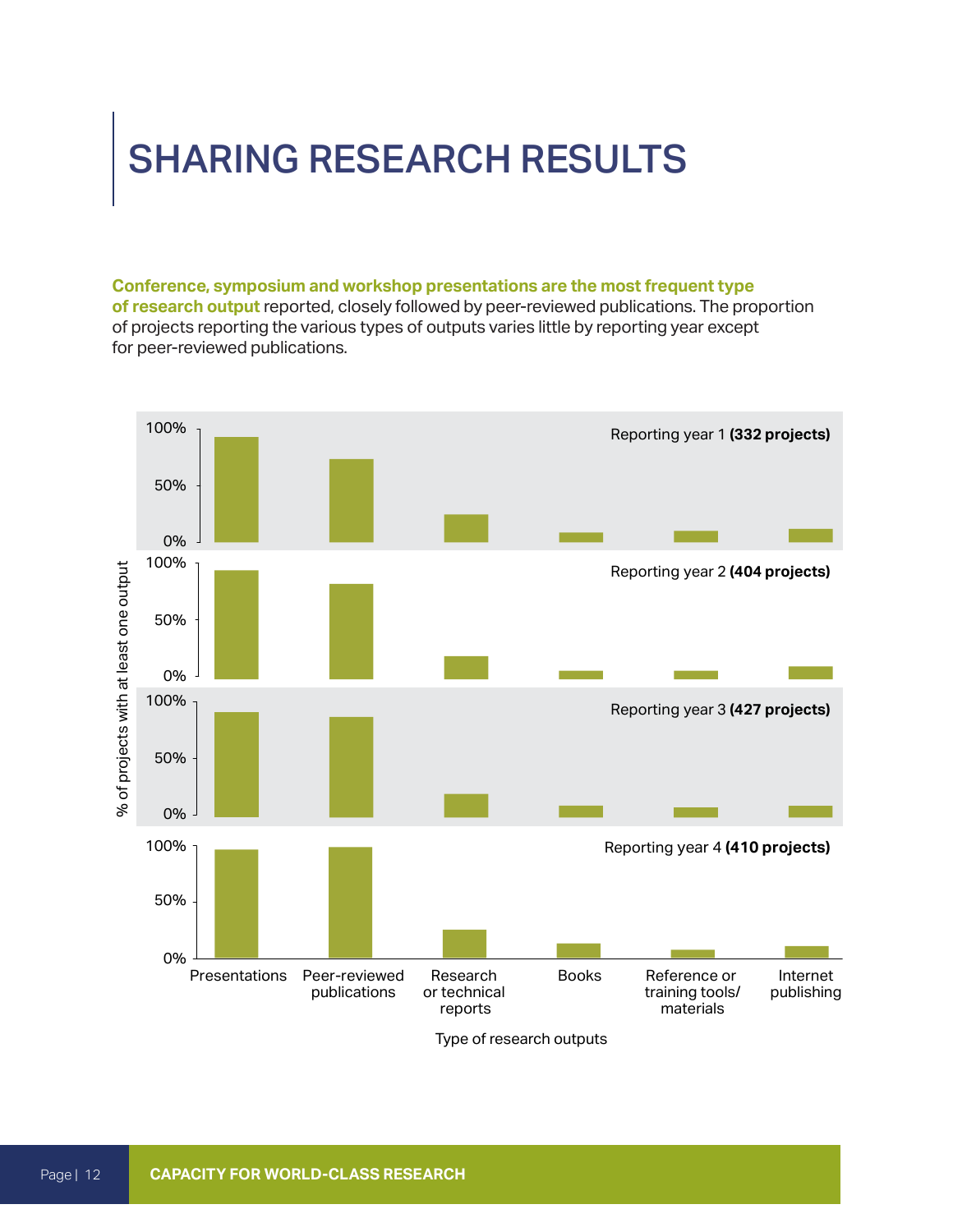## <span id="page-12-0"></span>PRODUCTIVE COLLABORATIONS

Researchers have made use of CFI-funded infrastructure to **enable external research collaborations** that resulted in traditional academic activities and outputs. The most common is conference presentations with 6,570 reported by 751 project leaders.

23% of project leaders reported all four types, suggesting CFI-funded infrastructure **enables broad and varied collaboration**.



Type of external research collaborations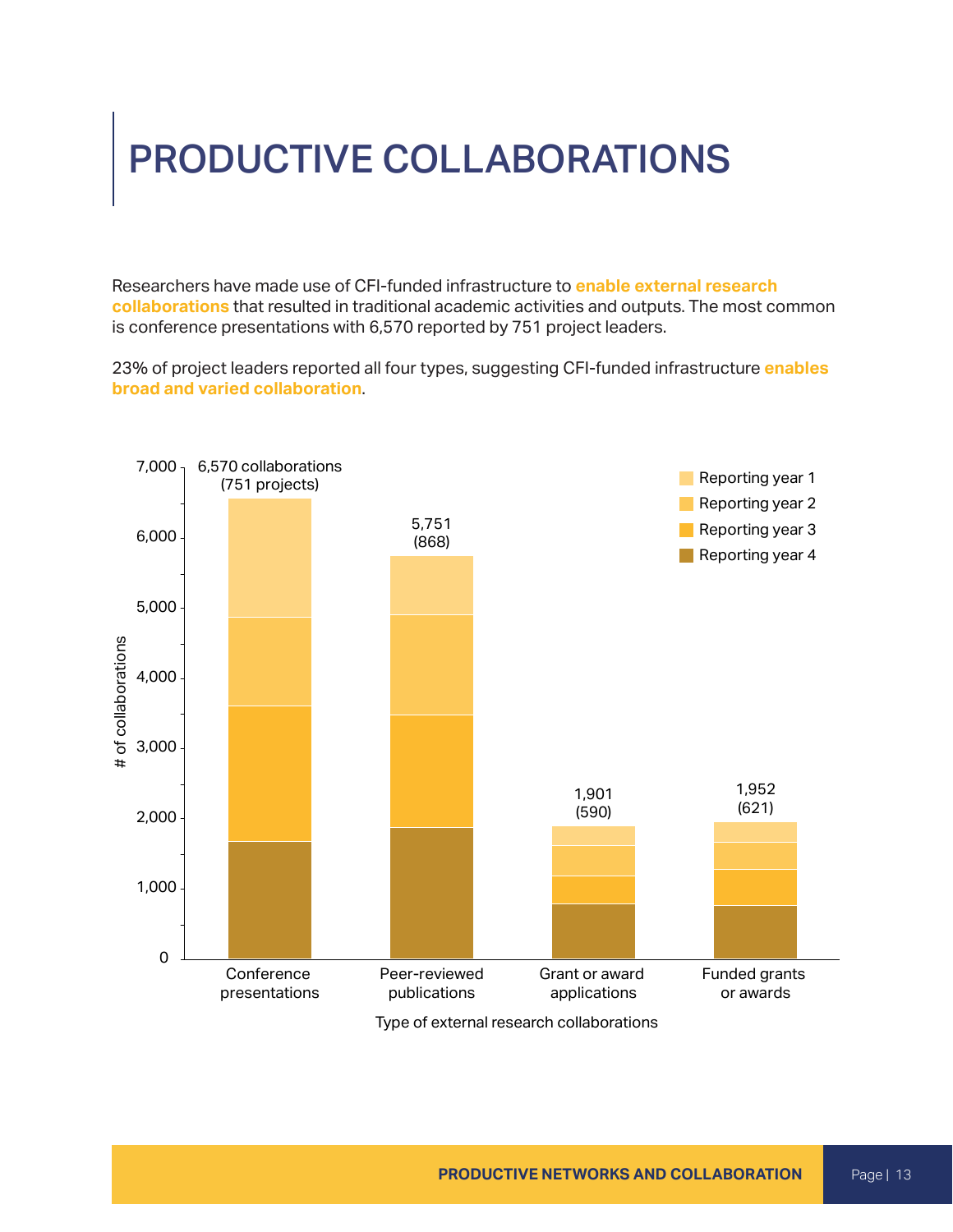#### <span id="page-13-0"></span>RESEARCH AGREEMENTS

CFI-funded infrastructure **facilitated new formal collaborative research agreements** in 33% of projects, for a total of 1,852 agreements.

The private sector was the most often identified sector for both consultancies and research contracts while the academic sector was most frequently reported for collaborative research.

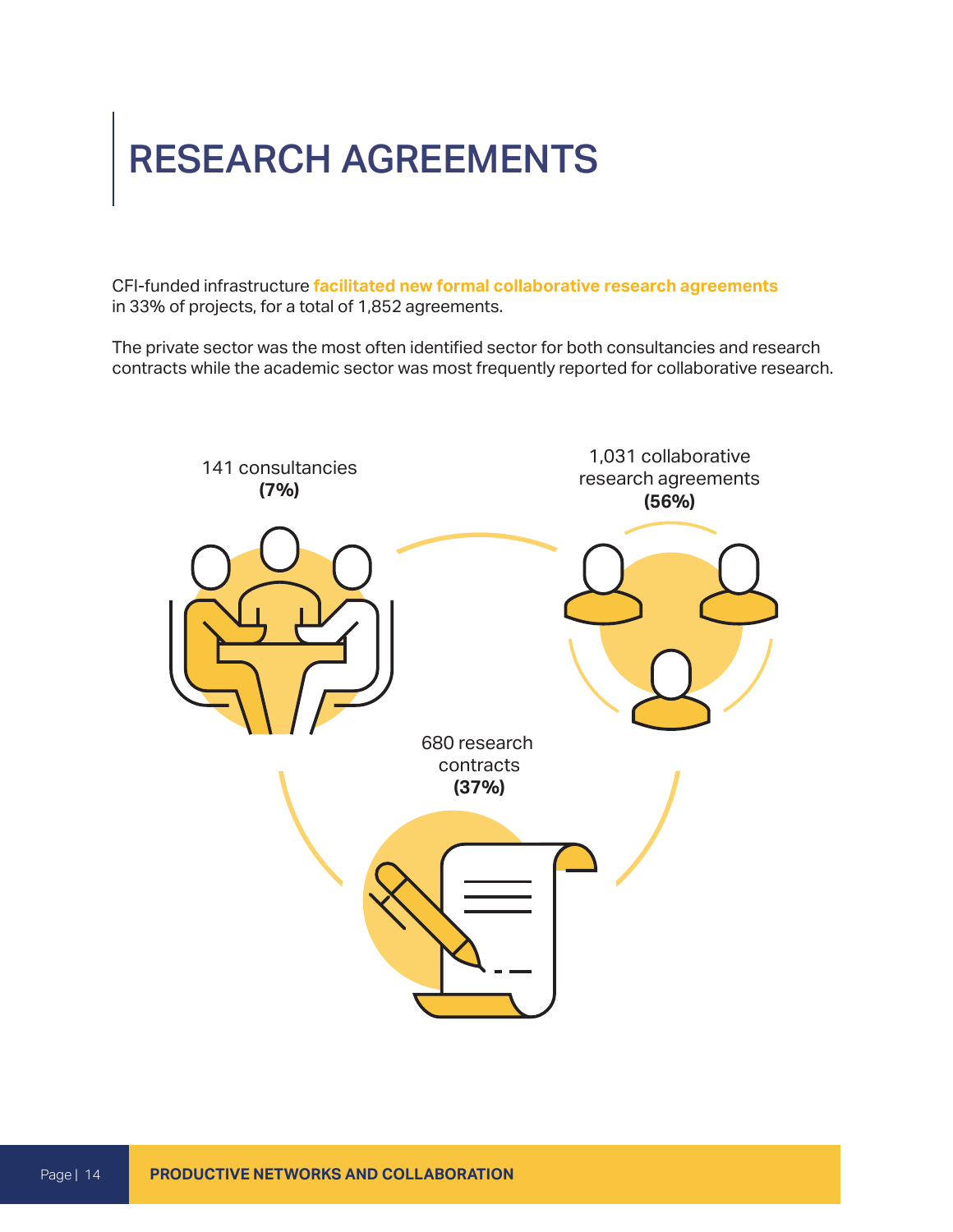## <span id="page-14-0"></span>FROM RESEARCH TO INNOVATION

CFI-funded infrastructure has **contributed to the development of new intellectual property and the creation of new companies**.

176 project leaders reported at least one of the six types of research outcomes below.

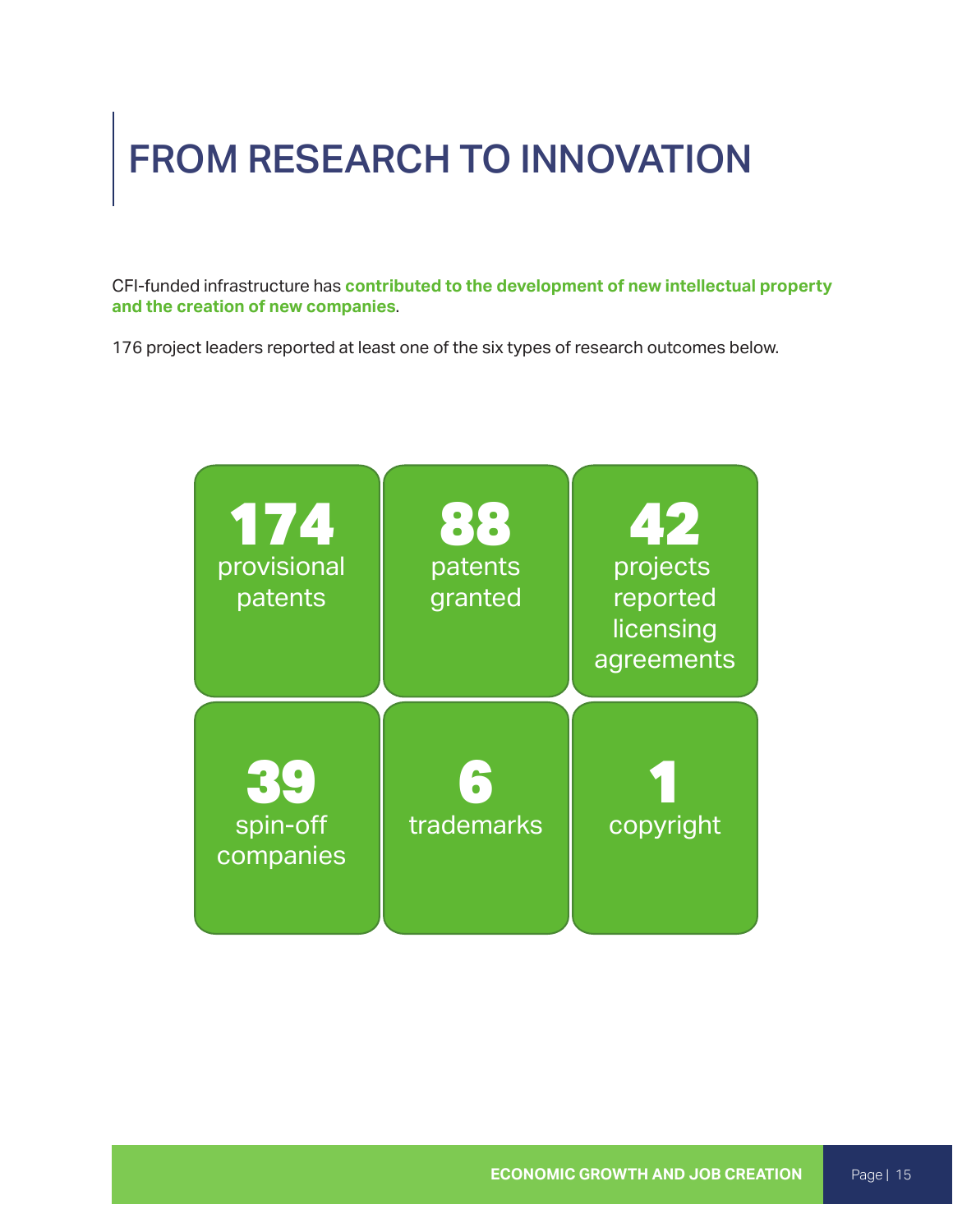## <span id="page-15-0"></span>NEW JOBS

28% of project leaders **reported one or more jobs created** due to CFI-funded infrastructure.

Just over two-thirds of all jobs created were within the host institutions. 70% of the 361 jobs created outside the institution were in the private sector.



Sector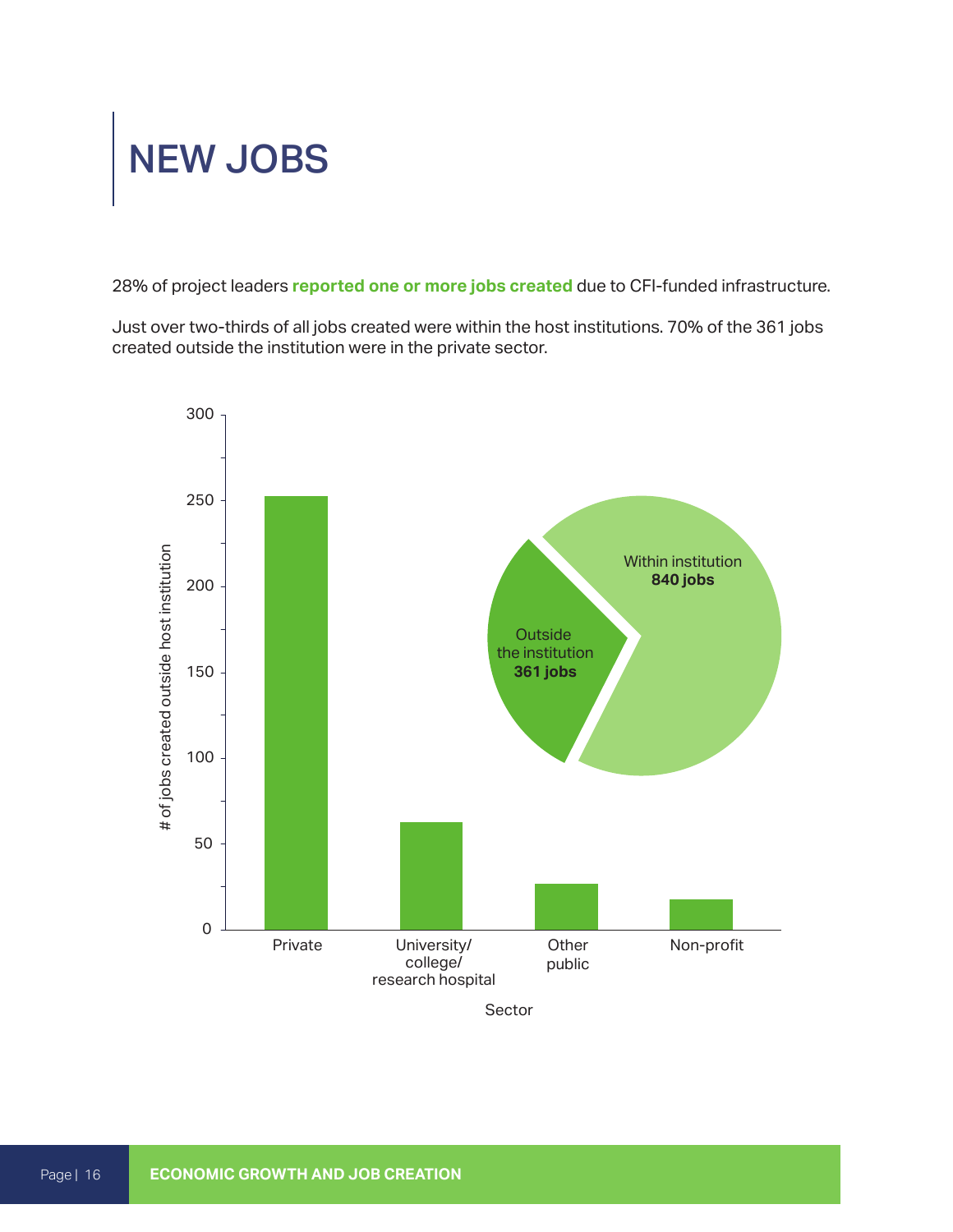#### <span id="page-16-0"></span>A RANGE OF BENEFITS

Almost half (47%) of all project leaders **reported at least one type of benefit**, highlighting the role of CFI-funded infrastructure in enabling research that produces outcomes for Canadians.



Type of benefits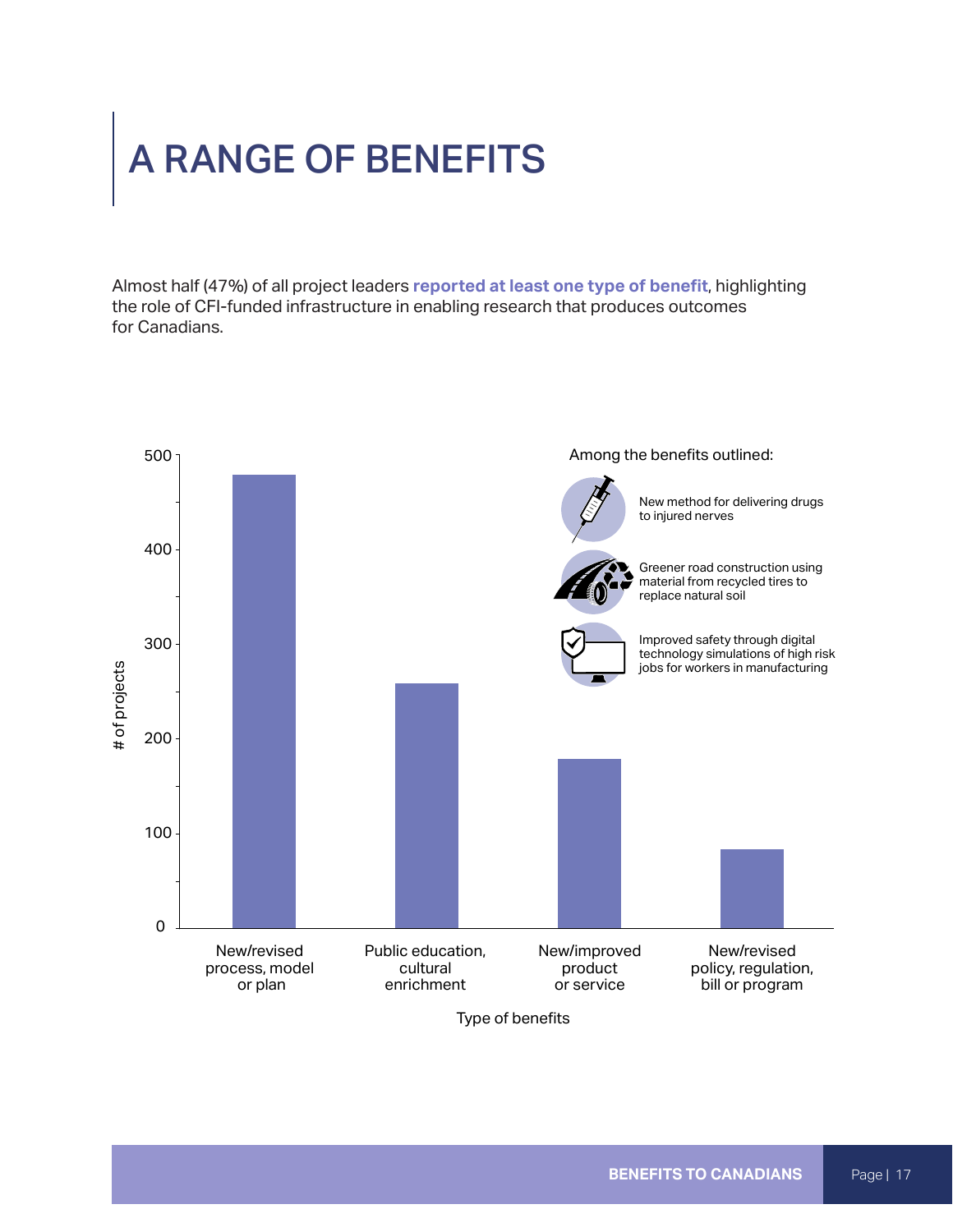#### <span id="page-17-0"></span>USERS OF RESEARCH OUTCOMES

Overall, **the most frequently reported user group benefiting from the research results was the private sector, followed by professional or industrial associations and practitioners**. Research users varied by area of application of the research; for example engineering projects tended to benefit the private sector most while social sciences and humanities research tended to benefit the general public.

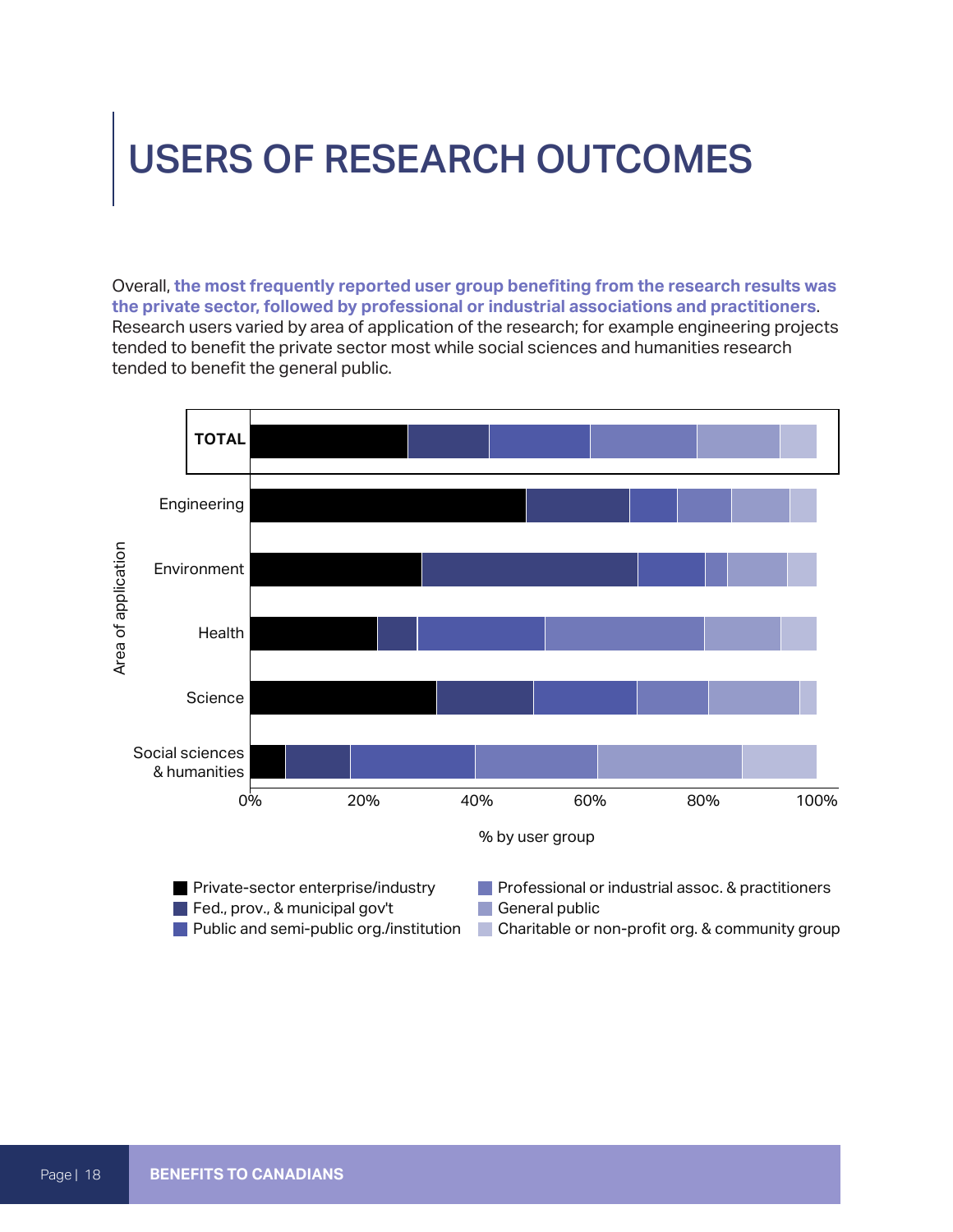# <span id="page-18-0"></span>CHALLENGES

Two-thirds of the project leaders reported one or more factors limiting the quality and impact of the research enabled by the infrastructure. **The most common factor reported was funding support for the direct costs of research**.

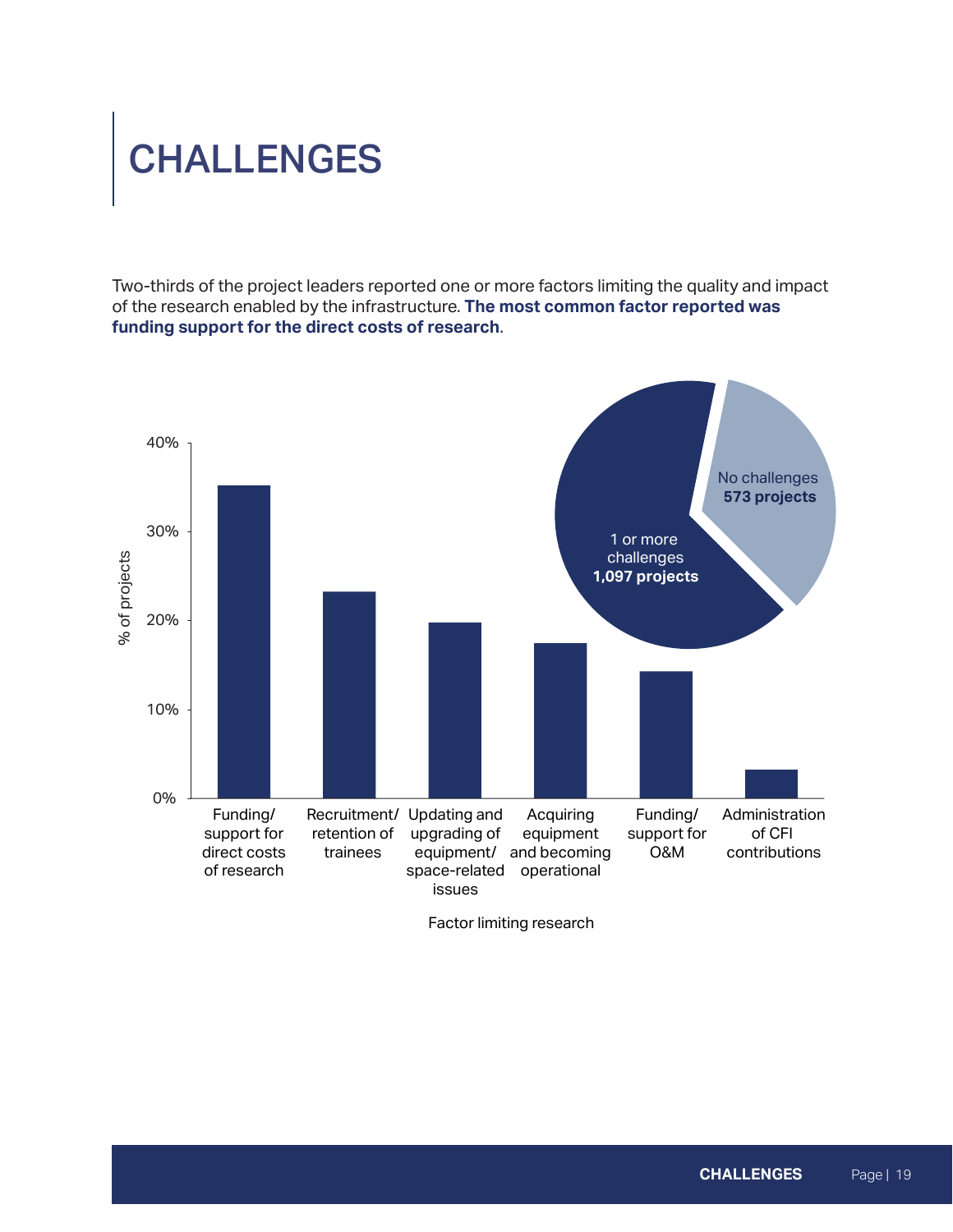#### <span id="page-19-0"></span>COMPOSITION OF THE 2017 PROJECT PROGRESS REPORT SAMPLE



**\* Innovation Fund (IF) type:** Innovation Fund 2015, Leading Edge Fund 2006/2009/2012 and New Initiatives Fund 2009/2012. **John R. Evans Leaders Fund (JELF) type:** Leaders Opportunity Fund (LOF) – \$1M to \$2M, LOF–CRC, LOF–NSERC, LOF–SSHRC, JELF–Funding for research infrastructure, JELF–CRC, JELF-CERC, JELF-NSERC and JELF-SSHRC.

**Other Funds:** Research Hospital Fund-Large Scale Institutional Endeavors and 2013 Digging into Data Challenge.